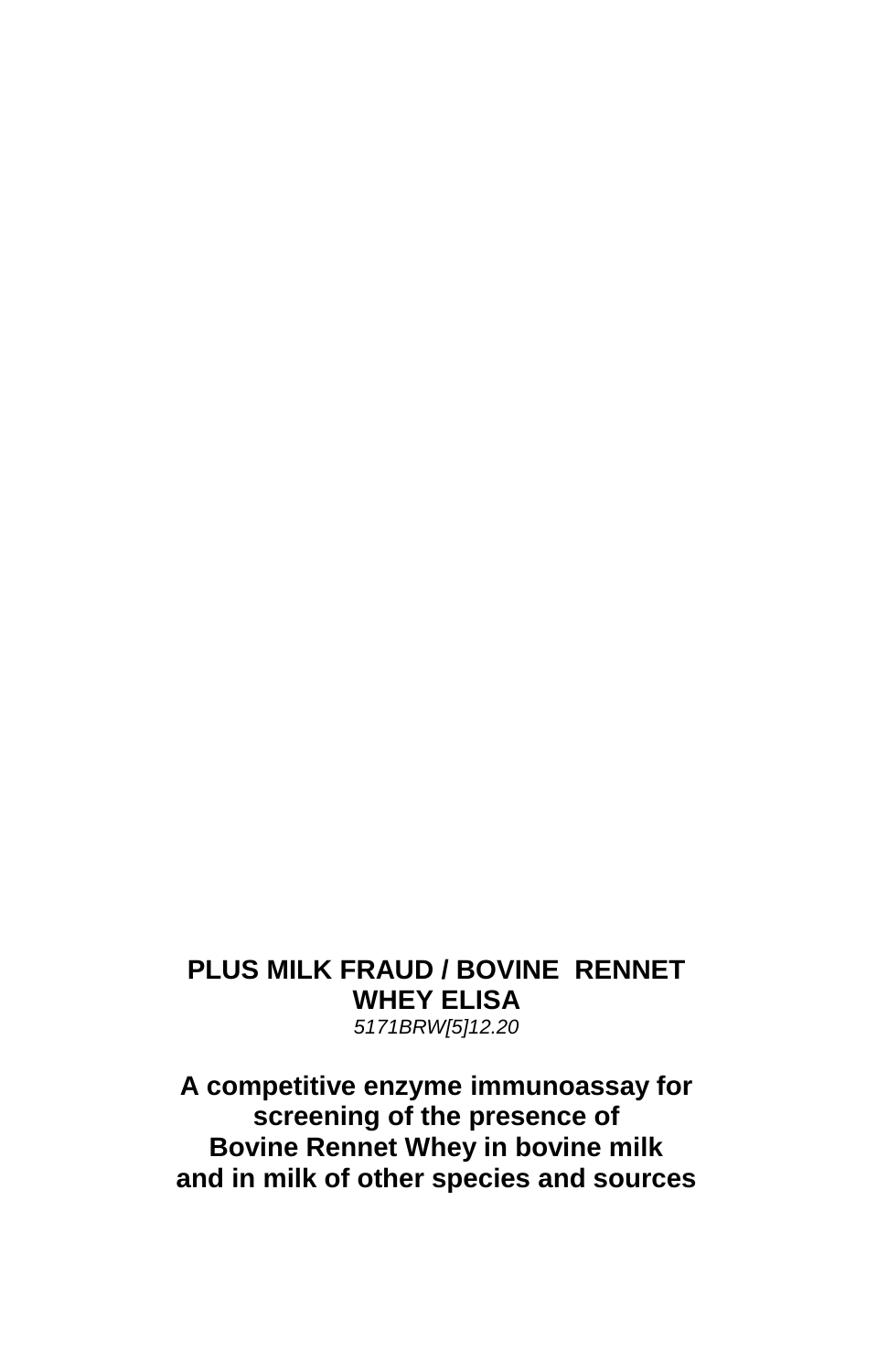# **EUROPROXIMA PLUS MILK FRAUD / BOVINE RENNET WHEY ELISA**

# **A competitive enzyme immunoassay for screening of the presence of Bovine Rennet Whey in bovine milk and in milk of other species and sources**

## TABLE OF CONTENTS

## PAGE:

| $\mathbf 1$ .  |                                                    |  |
|----------------|----------------------------------------------------|--|
| 2.             | Principle of the Plus Milk Fraud / BRW ELISA  2    |  |
| 3.             |                                                    |  |
| 4.             |                                                    |  |
| 5.             |                                                    |  |
| 6.             | Equipment and materials required but not provided5 |  |
| 7 <sub>1</sub> |                                                    |  |
| 8.             |                                                    |  |
| 9.             |                                                    |  |
| 10.            |                                                    |  |
| 11             |                                                    |  |
| 12.            |                                                    |  |
| 13.            |                                                    |  |
| 14.            |                                                    |  |
|                |                                                    |  |

The quality management system of R-Biopharm Nederland B.V. is ISO 9001:2015 certified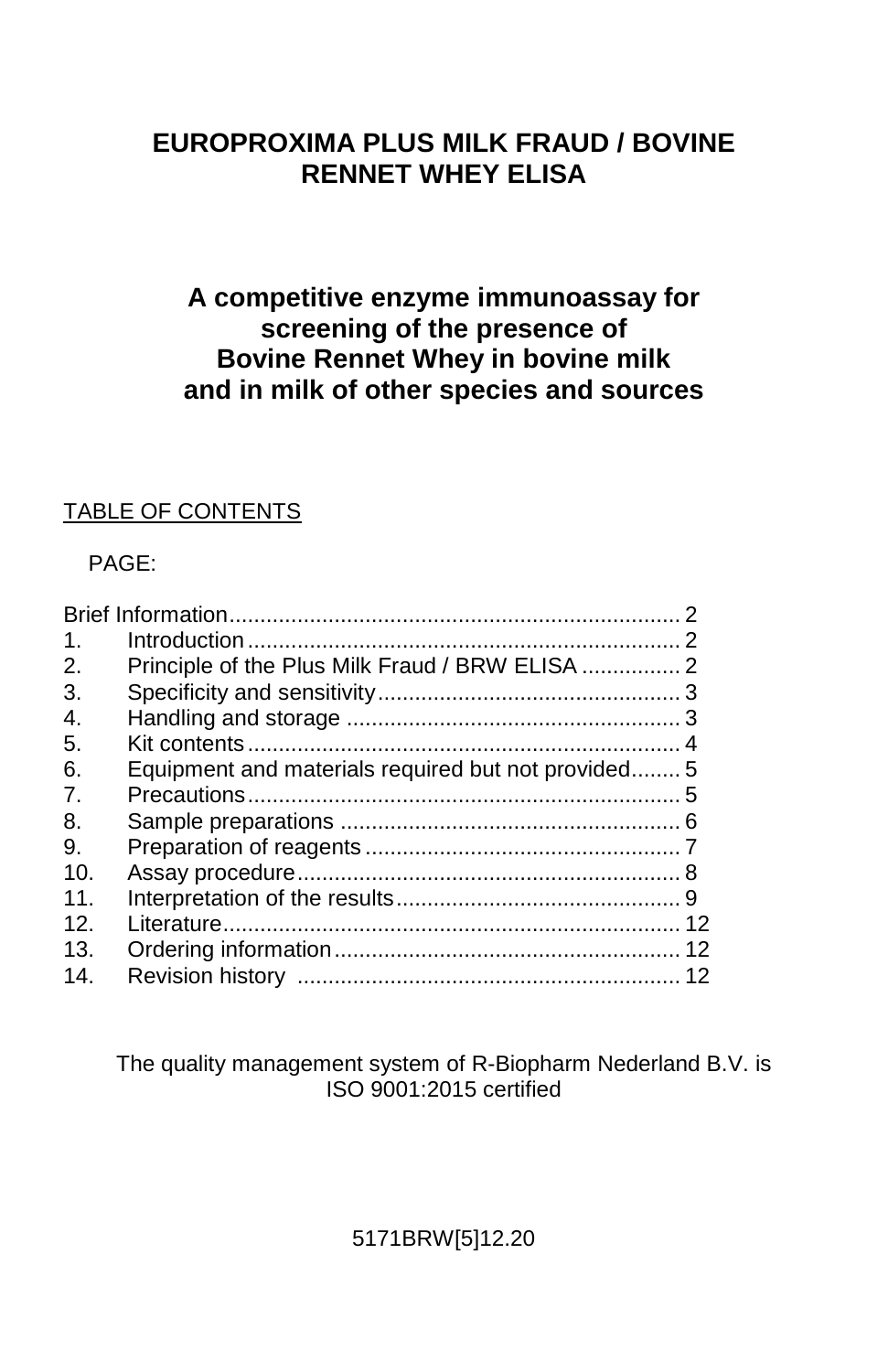#### **BRIEF INFORMATION**

The Plus Milk Fraud/BRW ELISA is a competitive enzyme immunoassay for screening of the presence of added bovine rennet whey powder (BRWp) to bovine milk or milk of other species and sources. The ELISA kit contains pre-coated 96-well microtiter plate and all the reagents to perform the assay. Samples and standards are measured in duplicate which means that a total of 41 samples can be analyzed with one kit.

#### **1. INTRODUCTION**

Bovine rennet whey (BRW) is a low-price by-product of cheese production from bovine (cow and buffalo) milk. It is traded mostly as powder (BRWp). Due to its low price, fraudulent mixing with the higher priced bovine milk and especially with the milk of other species (e.g. goat, sheep, camel, donkey, horse, etc.) and sources (e.g. soy, almond, barley, oat, coconut, etc.) is economically attractive. However, this is illegal, dangerous for allergic consumers and can lead to quality problems in end products such as yoghurt and infant formulas. Addition of BRW to dairy and other products can be identified by detecting the presence of the bovine glycomacropeptide (GMP), also named casein glycomacropeptide (CMP), which is released from bovine κ-casein by enzymatic (rennet) hydrolysis during cheese making process. The BRW ELISA uses a specific monoclonal antibody which recognizes a 5 amino acids-containing epitope on the GMP part of bovine κ-casein (Haasnoot et al., 2014; Bremer et al., 2008; Haasnoot, et al., 2004).

For the detection of BRWp in milk of other than bovine species and sources, milk samples are analysed directly after dilution in buffer. The limits of detections (LOD) for BRWp are 0.03% and 0.3% for 1:100 and 1:1000 diluted samples, respectively.

For the detection of adulteration of bovine milk with BRWp, the bovine κ-casein needs to be removed by precipitation with trichloroacetic acid (TCA) before the analysis. The GMP-containing neutralized supernatant is analysed after dilution in buffer which results in an LOD of 0.2% BRWp.

#### **2. PRINCIPLE OF THE PLUS MILK FRAUD/BOVINE RENNET WHEY ELISA**

The principle of the test is based on the binding of a HRP labeled monoclonal antibody (mAb) directed against an epitope on the GMP part of κ-casein. κ-Casein is coated to the wells of the microtiter plate, HRP labeled antibody and sample or standard are added to the wells. The antibody competes for the binding sites of bound GMP on the plate and free GMP in the samples or standards.

The amount of mAb-HRP bound to the GMP part of the κ-casein coated in the well is visualised by the addition of a chromogen substrate tetramethylbenzidine (TMB). Bound mAb-HRP transforms the colourless chromogen into a coloured product. The substrate reaction is stopped by the addition of sulphuric acid. The colour intensity is measured photometrically at 450 nm and it is inversely proportional to the concentration of GMP from the BRWp in the sample.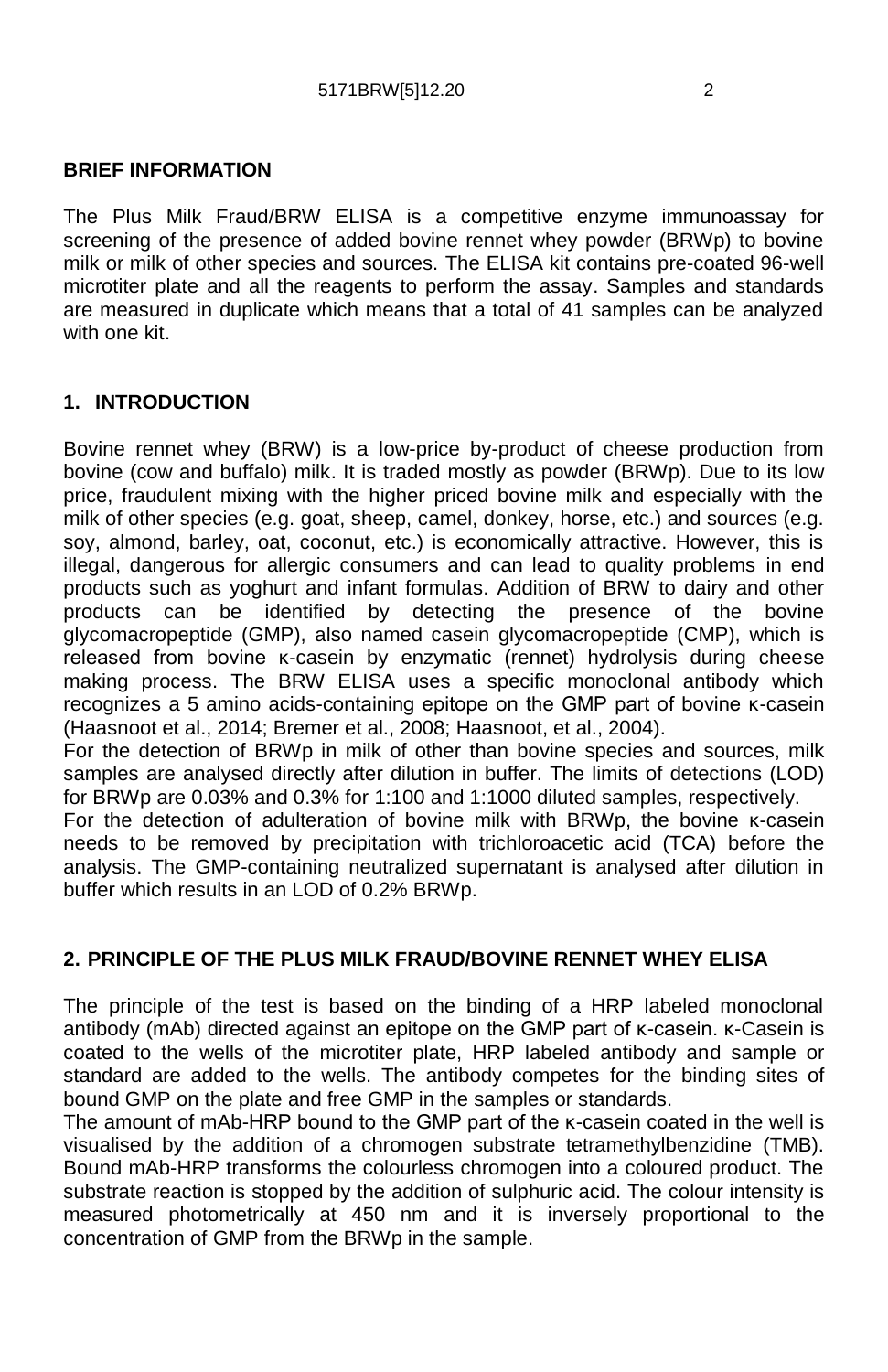## **3. SPECIFICITY AND SENSITIVITY**

The mAb applied in the PLUS Milk Fraud/BRW ELISA recognises a small 5 amino acids-containing epitope on the GMP part of bovine k-casein which is similar in cow's and buffalo's milk but it is not present in the milk of other species and sources (Haasnoot *et al*., 2014). The GMP is released during cheese making due to the enzymatic hydrolysis of κ-casein by added rennet. The applied mAb can recognise bovine κ-casein as well as the GMP released from the bovine κ-casein.

#### Measurement range

For the detection of BRWp in milk of other species and sources the sensitivity depends on the applied dilution. The measurement range is from 0.03% to 0.75% BRWp for 1:100 diluted samples.

For the detection of BRWp in bovine milk, the measurement range is from 0.2% to 4.25% BRWp, which can be adjusted by applying higher dilutions.

## **4. HANDLING AND STORAGE**

- Kit and kit components should be stored at  $2^{\circ}$ C to  $8^{\circ}$ C in a dark place. For repeated use store kit components as specified under chapter 9.
- After the expiry date of the kit and/or components has passed, no further quality guarantee is valid.
- Bring all kit components including the microtiter plate to ambient (room) temperature before use.
- Dilute the kit components immediately before use, but after the components are brought to ambient temperature.
- Avoid condensation in the wells of the plate. Bring the sealed plate to ambient temperature before opening the plate sealing.
- The substrate chromogen solution can be stored in a refrigerator (2°C to 8°C) until the expiry date stated on the label.
- Exposure of the chromogen solution to light should be avoided.

Degeneration of the reagents may have occurred when the following phenomena are observed:

- A blue colouring of the chromogen solution before transferring it into the wells.
- A weak or no colour reaction in the zero standard wells (E450nm < 0.8).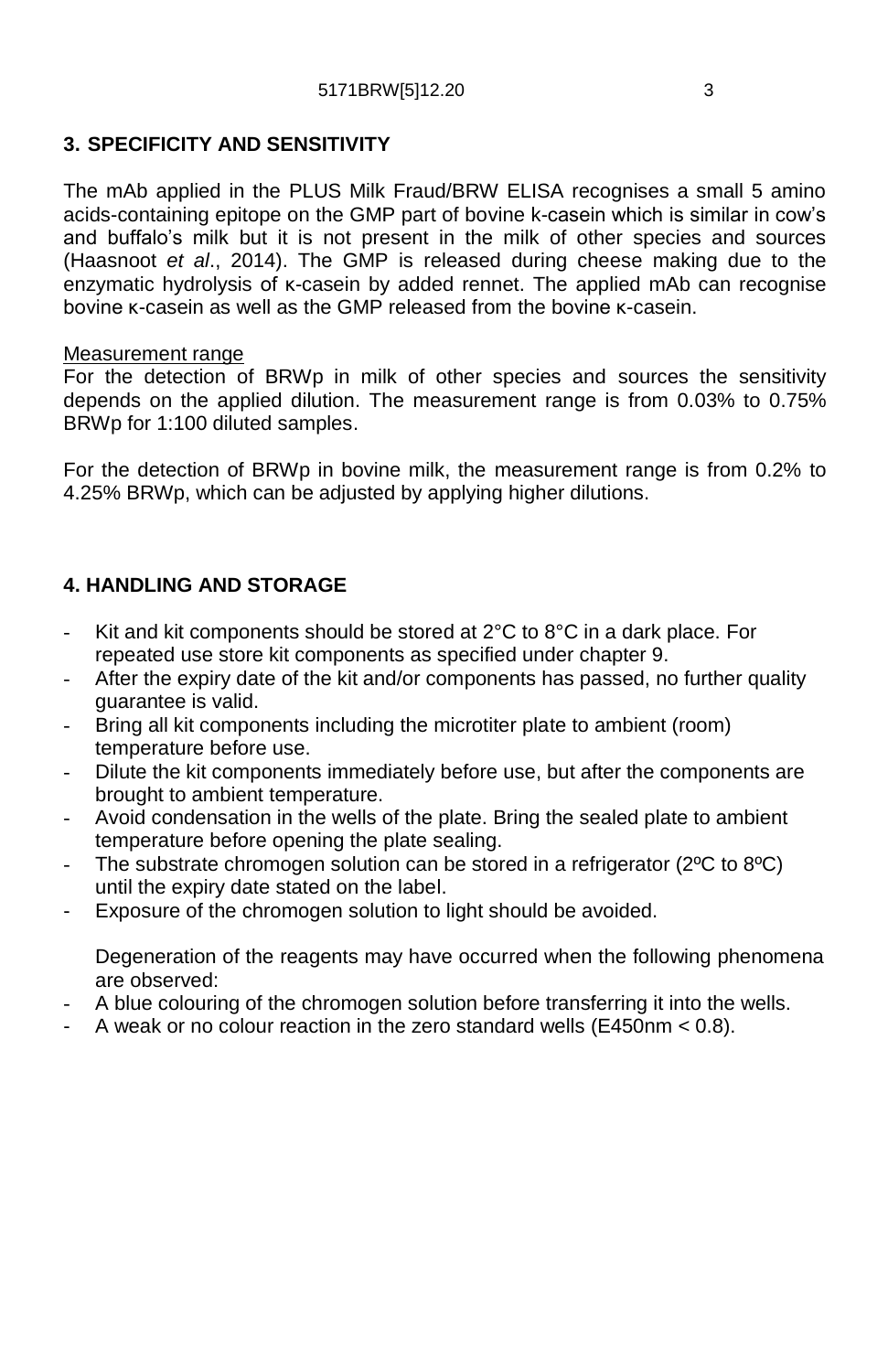## **5. KIT CONTENTS**

#### Manual

One sealed microtiter plate (12 strips, 8 wells each), coated with k-casein and reagents. Plate is ready-to-use.

Position of the reagents in the kit. For preparation of the reagents see Chapter 9.



- 1. **Sample dilution buffer** (40 ml, ready-to-use)
- 2. **Rinsing buffer** (30 ml, 20x concentrated)
- 3. **Substrate solution** (12 ml, ready-to-use)
- 4. **Stop solution** (15 ml, ready-to-use)
- 5. **Conjugate** (100 µl, 100 times concentrated)
- 6. Not in use
- 7. **Zero Standard** (2 ml, ready-to-use)
- 8. **Standard solution 1**(1 ml, ready-to-use) **0.10 µg/ml**
- 9. **Standard solution 2**(1 ml, ready-to-use) **0.25 µg/ml**
- 10. **Standard solution 3** (1 ml, ready-to-use 0**.50 µg/ml**
- 11. **Standard solution 4** (1 ml, ready-to-use)**1.00 µg/ml**
- 12. **Standard solution 5** (1 ml, ready-to-use)**2.50 µg/ml**
- 13. Not in use<br>14. **Dilution b**
- **Dilution buffer** (15 ml ready-to-use)
- 15. **Buffer A** (15 ml, 15x concentrated)
- 16. **SEB buffer** (ready-to-use)
- 17. Not in use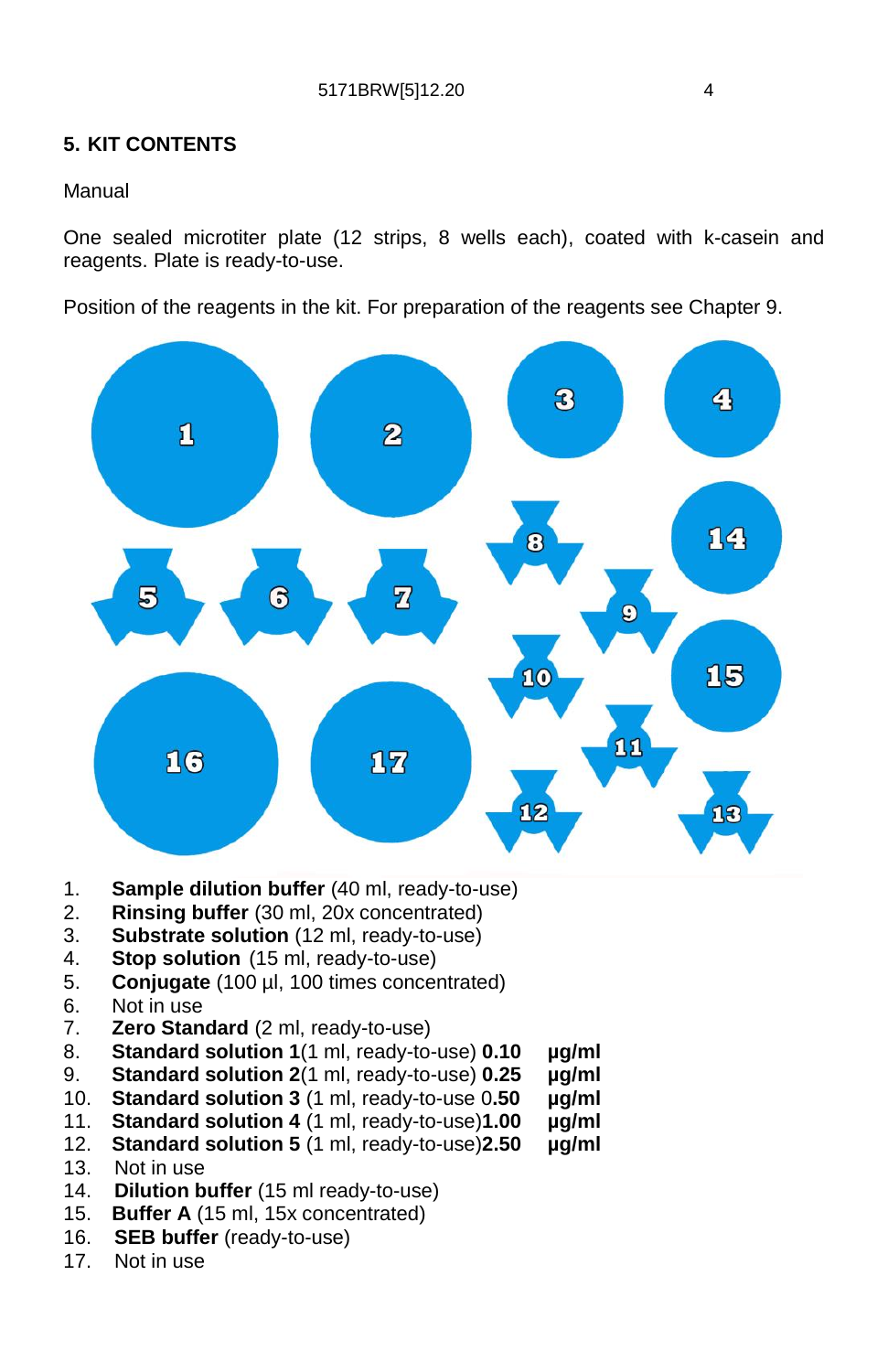## **6. EQUIPMENT AND MATERIALS REQUIRED BUT NOT PROVIDED**

- 10 ml glass tubes
- Homogeniser
- Vortex mixer
- Automated microtiter plate washer or 8-channel micropipette 100 300 ul
- Microtiter plate shaker
- Microtiter plate reader with 450 nm filter
- Micropipettes, 10 100 1000 µl
- Multipipette with 2.5 ml combitips
- Syringe filters (PTFE-45/25; 0.45 μm)
- **Syringes**
- Aluminium foil or parafilm
- Distilled water
- **Centrifuge**
- TCA (50% solution in distilled water)

## **7. PRECAUTIONS**

- This kit may contain hazardous substances. For hazard notes please refer to the appropriate safety data sheets (SDS).
- Avoid contact of all biological materials with skin and mucous membranes.
- Do not pipette by mouth.
- Do not eat, drink, smoke, store or prepare foods, or apply cosmetics within the designated work area.
- Do not use components past expiration date and do not use components from different lots.
- Each well is ultimately used as an optical cuvette. Therefore, do not touch the under surface of the wells, prevent damage and dirt.
- All components should be completely dissolved before use. Take special attention to the substrate and rinsing buffer, which crystallize at +4ºC.
- Optimal results will be obtained by strict adherence to this protocol. Careful pipetting and washing throughout this procedure are necessary to maintain good precision and accuracy.

R-Biopharm Nederland makes no warranty of any kind, either expressed or implied, except that the materials from which its products are made are of standard quality. There is no warranty of merchantability of this product, or of the fitness of the product for any purpose. R-Biopharm Nederland shall not be liable for any damages, including special or consequential damage, or expense arising directly or indirectly from the use of this product.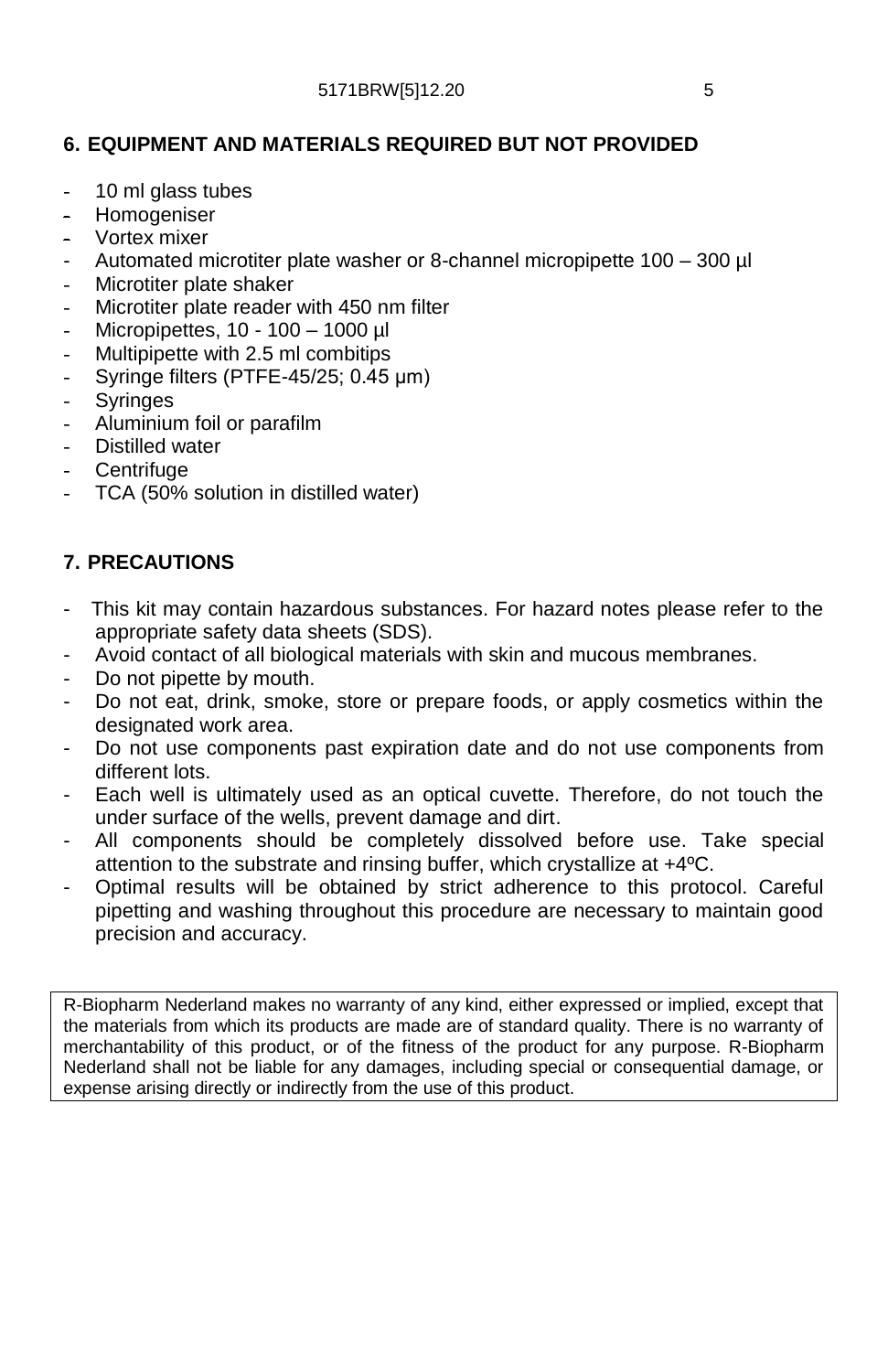## **8. SAMPLE PREPARATION**

#### 8.1 Bovine milk

Milk powder: *Prepare "milk"*

- *- Add 1 g of milk powder to 9 ml distilled water*
- Homogenize the sample
- Pipette 2 ml of the homogenized milk into a tube (10 ml), add 3.8 ml of diluted buffer A and vortex for 30 seconds
- Add 1.2 ml of 50% TCA to the sample and vortex immediately for 30 seconds
- Centrifuge at 2000 x g for 10 minutes
- Filter through a syringe filter
- Dilute the filtrate 10x in SEB buffer (100 µl + 900 µl), vortex
- Dilute 1:1 with sample dilution buffer (200  $\mu$ l + 200  $\mu$ l), vortex
- Use 50 μl of this solution in the ELISA test.

8.2 Milk of other species (e.g. sheep or goat) and sources (soy):

- Homogenize the sample
- Pipette 10 µl of sample in 990 µl sample dilution buffer (1:100 dilution), vortex
- Use 50 μl of this solution in the ELISA test.

If the measured concentration of κ-casein exceeds 2.5 µg/ml a further dilution in sample dilution buffer is advised.

- Dilute once again 1:10 with sample dilution buffer (1:1000 dilution), vortex
- Use 50 μl of this solution in the ELISA test.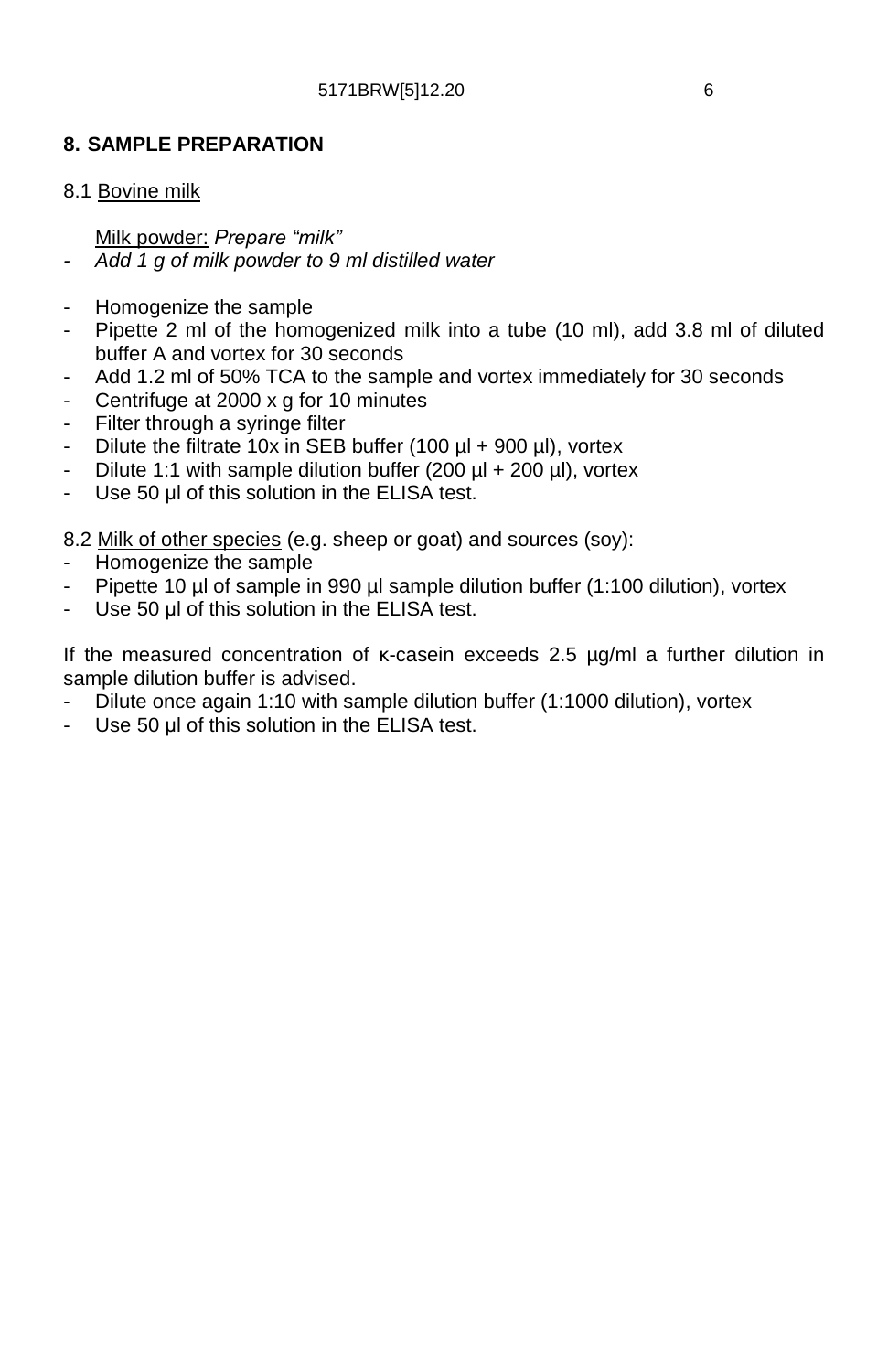## **9. PREPARATION OF REAGENTS**

Before starting the test, the reagents should be brought up to ambient temperature. Any reagents not used should be put back into storage immediately at 2°C to 8°C.

#### Microtiter plate

Return unused strips into the resealable bag with desiccant and store at 2°C to 8°C for use in subsequent assays. Retain also the strip holder.

#### Dilution buffer

For dilution of the concentrated conjugate. Store at 4°C until the expiry date stated on the kit label.

#### Sample dilution buffer

The sample dilution buffer for dilution of the samples. The sample dilution buffer can be stored at 2ºC to 8ºC.

#### SEB buffer

SEB buffer tends to precipitate at 4ºC. Make sure that this vial is at room temperature and mix the content well before use. If the crystals are visible, dissolve them by placing the buffer in a water bath at 37ºC. Store unused buffer at room temperature.

#### Buffer A

Dilute buffer A 15x with distilled water (1 ml buffer + 14 ml distilled water). Store unused diluted buffer at room temperature.

#### Conjugate

The conjugate is 100x concentrated. Spin down the conjugate in the vial by a short centrifugation step (1 minute, 1000 x g). Make sure there remains no conjugate in the cap. Add 10 μl of the concentrated conjugate solution to 990 μl of dilution buffer (chapter 5, no. 19). Per 2 x 8 wells 800 μl of diluted conjugate is required. Store unused concentrated conjugate at 2°C to 8°C.

#### Rinsing buffer

The rinsing buffer is 20x concentrated. Prepare fresh dilution before use. For each strip 20 ml of diluted rinsing buffer is used (1 ml concentrated rinsing buffer + 19 ml distilled water).

Store at 4°C until the expiry date stated on the kit label.

#### Substrate/chromogen solution

The substrate/chromogen solution (ready-to-use) tends to precipitate at 4ºC. Make sure that this vial is at room temperature before use (keep in the dark) and mix the content before pipetting into the wells.

Store at 4°C until the expiry date stated on the kit label.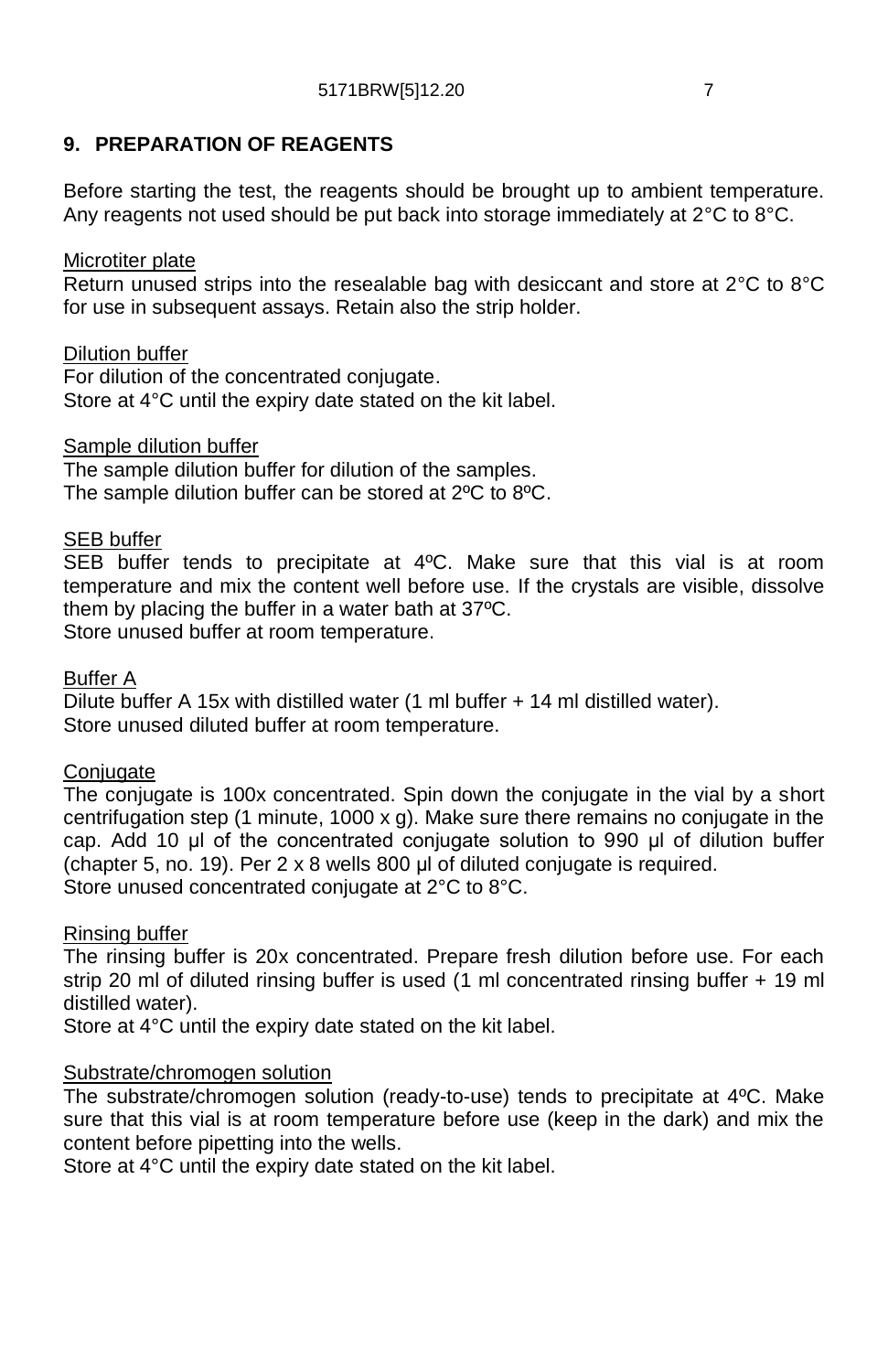## **10. ASSAY PROCEDURE**

### Rinsing protocol

Unbound components have to be removed efficiently between each incubation step in ELISAs. This is achieved by appropriate rinsing. Each rinsing procedure must be carried out with care to guarantee good inter- and intra-assay results.

Manual rinsing or rinsing with automatic plate wash equipment can be performed as follows:

#### Manual rinsing

- 1. Empty the contents of each well by turning the microtiter plate upside down and remove residual liquid by striking the plate against a paper towel.
- 2. Fill all the wells to the rims (300 µl) with rinsing solution.
- 3. This rinsing cycle (1 and 2) should be carried out 3 times.
- 4. Turn the plate upside down and empty the wells by a firm short vertical movement.
- 5. Place the inverted plate on absorbent paper towels and tap the plate firmly to remove residual rinsing solution from the wells.
- 6. Do not allow the wells dry out before the next reagent is dispensed.

#### Rinsing with automatic microtiter plate wash equipment

When using automatic plate wash equipment, make sure that all wells can be aspirated completely and that the rinsing solution is nicely dispensed reaching the rim of each well during each rinsing cycle. The washer should be programmed to execute three rinsing cycles.

#### **Assay Protocol**

- 1. Prepare samples according to Chapter 8 and prepare reagents according to Chapter 9.
- 2. Pipette 100 µl of the zero standard in duplicate (wells G1, G2, blanks). Pipette 50 µl of the zero standard in duplicate (wells A1, A2, maximal signal). Pipette 50 µl of each of the standard solutions in duplicate (wells B1,2 to F1,2 i.e. 0.10, 0.25, 0.50, 1.00 and 2.50 µg/ml).
- 3. Pipette 50 µl of each sample solution in duplicate into the remaining wells of the microtiter plate (41 samples; 82 wells).
- 4. Pipette 50 µl of conjugate (dilution chapter 9) into all wells, except the blanks G1 and G2.
- 5. Seal the microtiter plate and shake the plate for a few seconds on a microtiter plate shaker.
- 6. Incubate for 1 hour in the dark at 20°C to 25°C.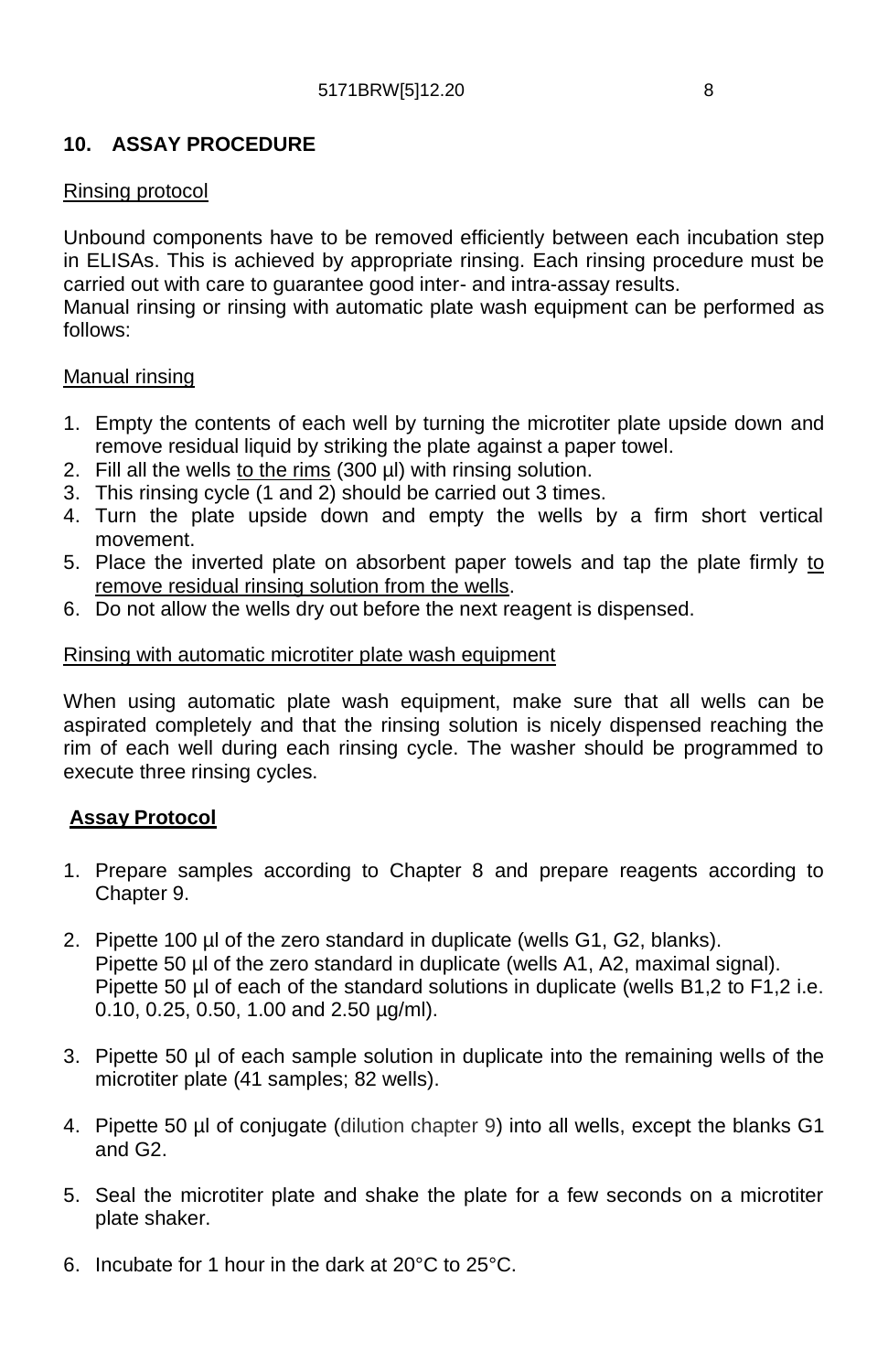- 7. Discard the solution from the microtiter plate and wash 3 times with rinsing buffer.
- 8. Pipette 100 µl of substrate solution into each well.
- 9. Incubate 30 minutes at 20°C to 25°C.
- 10. Pipette 100 µl of stop solution to each well.
- 11. Read the absorbance values immediately at 450 nm.

## **11. INTERPRETATION OF THE RESULTS**

Subtract the mean absorbance of the wells G1 and G2 (Blank) from the individual absorbance values of the wells containing the standards and the samples to obtain the corrected absorbance values.

#### **Qualitative interpretation**

#### 8.1 Bovine milk.

Milk samples giving average corrected absorbance values **higher** than the average corrected absorbance value obtained for the lowest standard (0.1 μg/ml) are considered to be **negative**, i.e. they contain <0.2% of cow's and/or buffalo's BRWp. Milk samples giving average corrected absorbance values **lower** than the corrected absorbance value obtained for the lowest standard (0.1 μg/ml) are considered to be **positive**, i.e. they contain >0.2% of cow's and/or buffalo's BRWp.

The lower the corrected absorbance value of the sample, the higher the concentration of BRWp in the sample.

8.2 Milk of other species e.g. sheep or goat and sources (soy)

Milk samples (1:100 diluted):

- resulting in average corrected absorbance values **higher** than the average corrected absorbance value obtained with the lowest standard (0.1 μg/ml) are considered to be **negative**, i.e. they contain <0.03% of cow's and/or buffalo's BRWp.
- resulting in average corrected absorbance values **lower** than the average corrected absorbance value obtained with the lowest standard (0.1 μg/ml) are considered to be **positive**, i.e. they contain >0.03% of cow's and/or buffalo's BRWp.

Milk samples (1:1000 diluted):

resulting in average corrected absorbance values **higher** than the average corrected absorbance value obtained with the lowest standard (0.1 μg/ml) are considered to be **negative**, i.e. they contain <0.3% of cow's and/or buffalo's BRWp.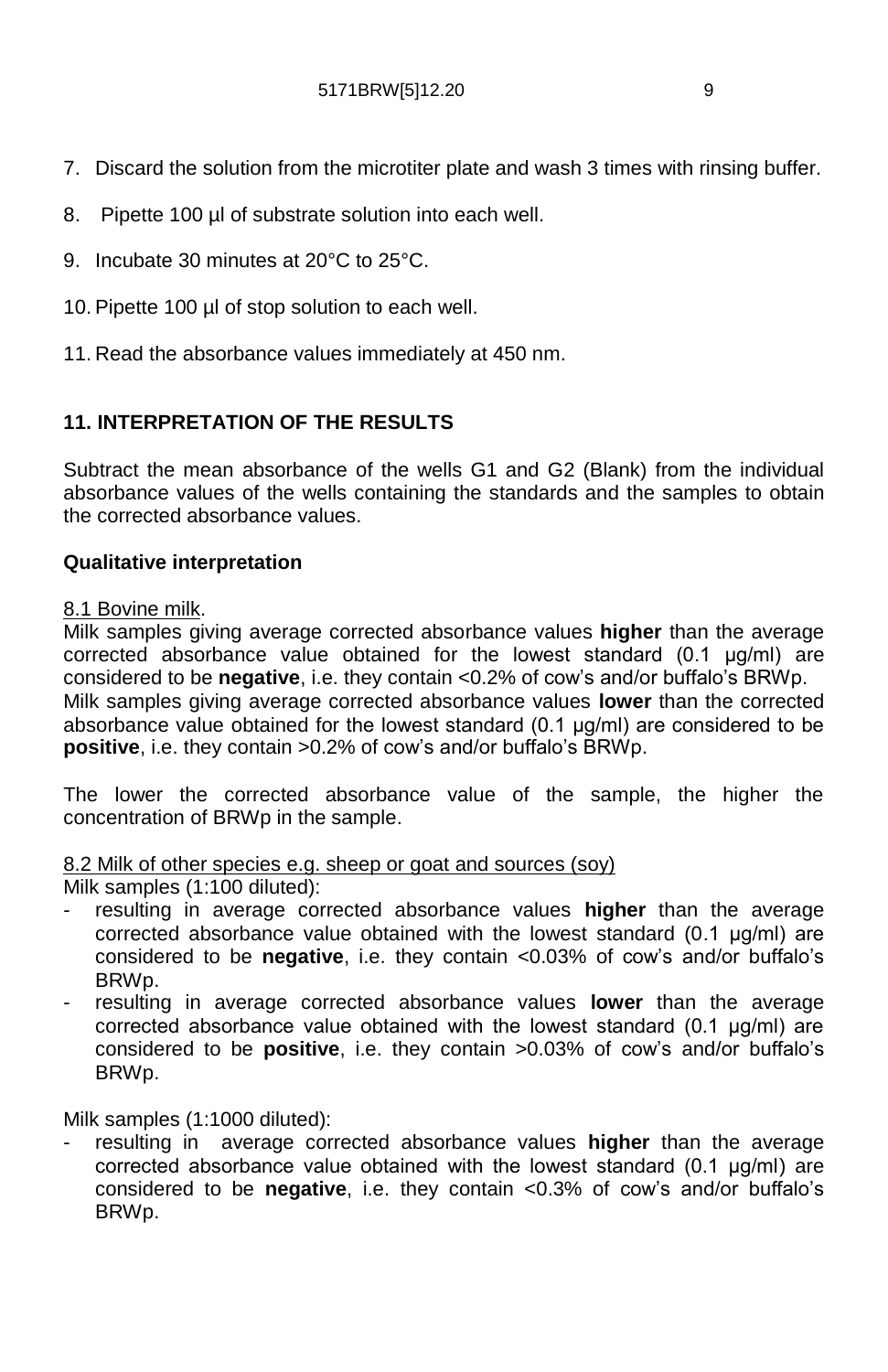resulting in average corrected absorbance values **lower** than the average corrected absorbance value obtained with the lowest standard (0.1 μg/ml) are considered to be **positive**, i.e. they contain >0.3% of cow's and/or buffalo's BRWp.

*Note I: The ELISA detects a small epitope on the GMP part of bovine κ-casein and, as such, detects both, GMP (present in BRWp) and whole κ-casein (present in bovine milk). Thus, a sample prepared according to chapter 8.2 and found positive by BRWp ELISA can contain bovine milk instead of BRWp. The sample preparation for bovine milk (chapter 8.1) can differentiate between added BRWp and bovine milk. If the same sample is negative after this preparation, it contains bovine milk. If the sample is positive after this preparation, it contains BRWp.*

#### **Semi-quantitative interpretation**

The O.D. values of the five standards and the samples (mean values of the duplicates) are divided by the mean O.D. value of the zero standard (Bmax, wells A1 and A2) and multiplied by 100.

The zero standard is thus made equal to 100% (maximal absorbance) and the other O.D. values are quoted in percentages of the maximal absorbance.

O.D. standard (or sample)

------------------------------------ x 100 = percentage of the maximal absorbance

O.D. zero standard (Bmax)

The values (percentage maximal absorbance) calculated for the standards are plotted on the Y-axis versus analyte equivalent concentration (µg/ml) on the logarithmic X-axis. The concentration of k-casein present in the sample can be read from the calibration curve (Figure 2).

In case of concentrations >2.5 µg/ml, samples need to be re-analysed after an additional dilution for semi-quantitative interpretations. The linear correlation between the amount of detected κ-casein and percentage of added BRWp depends on the sample preparation and dilution (see chapters 8.1 and 8.2).



Figure 1 : Example of a calibration curve obtained with the ready-to-use standard solutions of bovine κ-casein supplied in the BRW ELISA kit.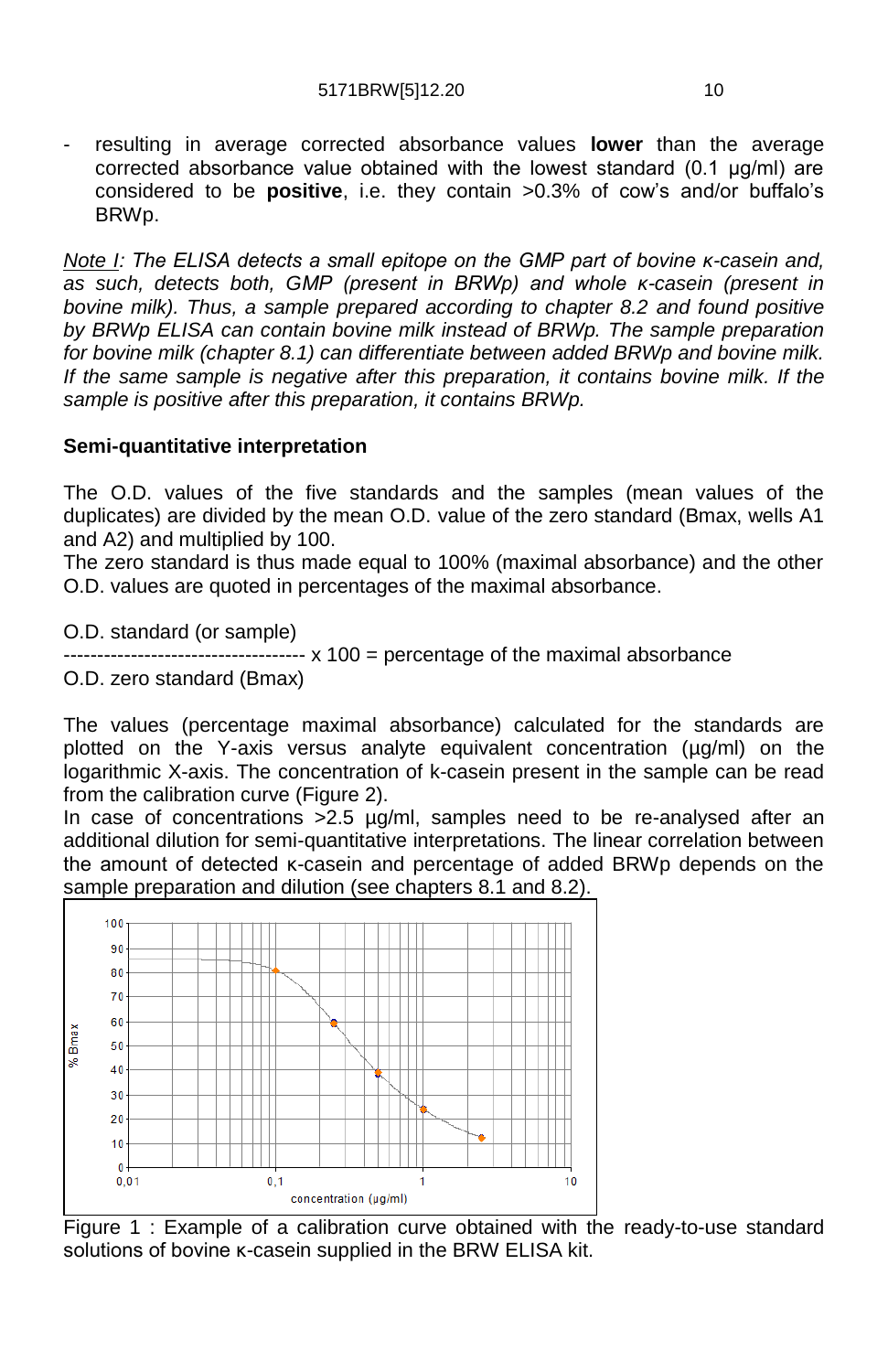8.1 Bovine milk

The percentages of BRWp in the bovine milk samples can be calculated as follows:

% BRWp = Concentration of  $\kappa$ -casein (ug/ml) x 1.7\* Measurement range from 0.2 to 4.25% BRWp.

*Note II: Due to differences in the concentrations of ĸ-casein in different BRW powders, the calculated percentages of BRWp are indicative only.*

#### 8.2 Milk of other species (e.g. sheep or goat) and sources (e.g. soy)

The percentages of BRWp in the milk samples can be calculated as follows: (1:100) diluted samples: % BRWp = Concentration of  $\kappa$ -casein ( $\mu q/ml$ ) x 0.3\* Measurement range from 0.03 to 0.75% BRWp. (1:1000) diluted samples: % BRWp = Concentration of  $\kappa$ -casein ( $\mu$ g/ml) x 3<sup>\*</sup>

Measurement range from 0.3 to 7.5% BRWp

\* Explanation of the multiplication factors:

8.1 The multiplication factor was calculated to be 1.7 for bovine milk samples.

8.2 The multiplication factors were calculated to be 0.3 (1:100 diluted samples) and 3 (1:1000 diluted samples) for milk from other species and sources.

The multiplication factors can easily be established after analyzing spiked milk samples

For 1:100 diluted milk samples of other species and sources, it is recommended to spike with 0.2% BRWp and for 1:1000 diluted milk samples it is recommended to spike with 2% BRWp.

For bovine milk samples it is recommended to spike with 1% BRWp.

The multiplication factors can be calculated as follows:

```
percentage BRWp spiked (0.2 or 2 or 1)
        ---------------------------------------------------- = multiplication factor (mf)
measured κ-casein concentration (μg/ml)
```
*See note I*